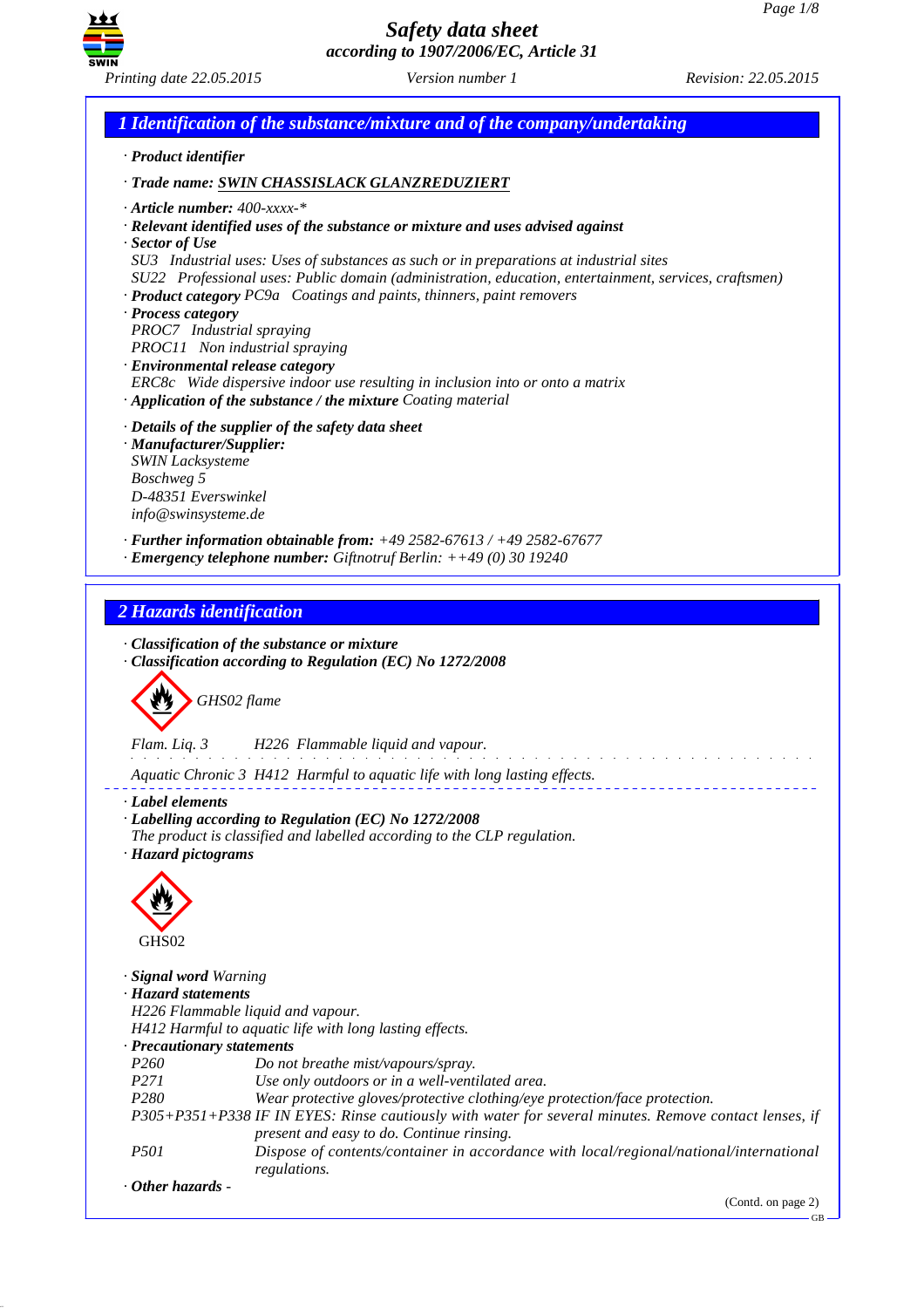

*Trade name: SWIN CHASSISLACK GLANZREDUZIERT*

(Contd. of page 1)

#### *· Results of PBT and vPvB assessment*

- *· PBT: Not applicable.*
- *· vPvB: Not applicable.*

#### *3 Composition/information on ingredients*

#### *· Chemical characterisation: Mixtures*

*· Description: Mixture of substances listed below with nonhazardous additions.*

| · Dangerous components:                                                |                                                                                                                                                                                             |              |
|------------------------------------------------------------------------|---------------------------------------------------------------------------------------------------------------------------------------------------------------------------------------------|--------------|
| CAS: 123-86-4<br>EINECS: 204-658-1<br>Reg.nr.: 01-2119485493-29-XXXX   | <i>n-butyl acetate</i><br>$\circledast$ Flam. Liq. 3, H226; $\circledast$ STOT SE 3, H336                                                                                                   | $10 - 25%$   |
| CAS: 1330-20-7<br>EINECS: 215-535-7                                    | xylene<br>$\circledast$ Flam. Liq. 3, H226; $\circledast$ STOT RE 2, H373; Asp. Tox. 1,<br>H304; $\Diamond$ Acute Tox. 4, H312; Acute Tox. 4, H332; Skin<br>Irrit. 2, H315; STOT SE 3, H335 | $2.5 - 10\%$ |
| EC number: 918-668-5<br>Reg.nr.: 01-02119455851-35-XXXX                | Hydocarbons, C9-C15, Aromatics<br>$\otimes$ Flam. Liq. 3, H226; $\otimes$ Asp. Tox. 1, H304; $\otimes$ Aquatic<br>Chronic 2, H411; <> STOT SE 3, H335-H336                                  | $2.5 - 10\%$ |
| $CAS: 108-65-6$<br>EINECS: 203-603-9<br>Reg.nr.: 01-2119475791-29-XXXX | 2-methoxy-1-methylethyl acetate<br>$\otimes$ Flam. Liq. 3, H226                                                                                                                             | $< 2.5\%$    |
| CAS: 112-07-2<br>EINECS: 203-933-3<br>Reg.nr.: 01-2119475112-47-XXXX   | 2-butoxyethyl acetate<br>$\Diamond$ Acute Tox. 4, H312; Acute Tox. 4, H332                                                                                                                  | $\leq 2.5\%$ |
|                                                                        | Additional information: For the wording of the listed risk phrases refer to section 16.                                                                                                     |              |

### *4 First aid measures*

- *· Description of first aid measures*
- *· General information: Personal protection for the First Aider.*
- *· After inhalation:*
- *Supply fresh air.*
- *Seek medical treatment in case of complaints.*
- *· After skin contact:*
- *Immediately wash with water and soap and rinse thoroughly.*
- *If skin irritation continues, consult a doctor.*
- *· After eye contact:*
- *Rinse opened eye for several minutes under running water. If symptoms persist, consult a doctor.*
- *· After swallowing: Do not induce vomiting; call for medical help immediately.*
- *· Information for doctor:*
- *· Most important symptoms and effects, both acute and delayed No further relevant information available.*
- *· Indication of any immediate medical attention and special treatment needed*
- *No further relevant information available.*

# *5 Firefighting measures*

- *· Extinguishing media*
- *· Suitable extinguishing agents:*
- *CO2, powder or water spray. Fight larger fires with water spray or alcohol resistant foam.*
- *· For safety reasons unsuitable extinguishing agents: Water with full jet*
- *· Special hazards arising from the substance or mixture No further relevant information available.*

(Contd. on page 3)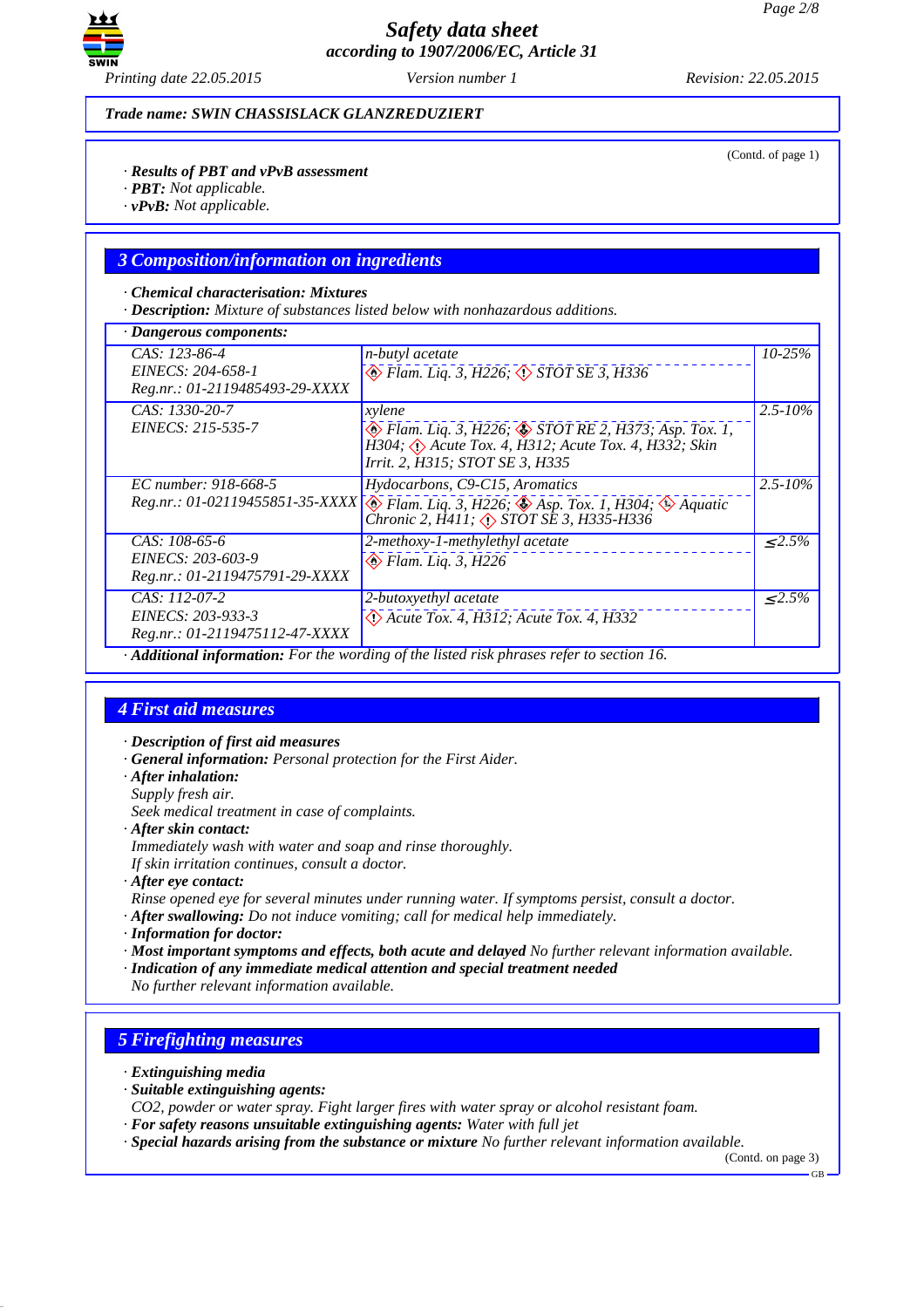

*Trade name: SWIN CHASSISLACK GLANZREDUZIERT*

*· Advice for firefighters*

*· Protective equipment: Mouth respiratory protective device.*

### *6 Accidental release measures*

- *· Personal precautions, protective equipment and emergency procedures Wear protective equipment. Keep unprotected persons away. Ensure adequate ventilation*
- *· Environmental precautions: Do not allow to enter sewers/ surface or ground water.*

*· Methods and material for containment and cleaning up: Absorb with liquid-binding material (sand, diatomite, acid binders, universal binders, sawdust). Dispose contaminated material as waste according to item 13.*

*· Reference to other sections See Section 7 for information on safe handling.*

*See Section 8 for information on personal protection equipment.*

# *7 Handling and storage*

#### *· Handling:*

- *· Precautions for safe handling Ensure good ventilation/exhaustion at the workplace. Restrict the quantity stored at the work place.*
- *· Information about fire and explosion protection: Fumes can combine with air to form an explosive mixture. Flammable gas-air mixtures may form in empty receptacles. Keep ignition sources away - Do not smoke. Use explosion-proof apparatus / fittings and spark-proof tools. Protect against electrostatic charges.*
- *· Conditions for safe storage, including any incompatibilities*
- *· Storage:*
- *· Requirements to be met by storerooms and receptacles: Provide solvent resistant, sealed floor. Suitable material for receptacles and pipes: steel or stainless steel.*
- *· Information about storage in one common storage facility: Not required.*
- *· Further information about storage conditions: Keep container tightly sealed.*
- *· Specific end use(s) No further relevant information available.*

#### *8 Exposure controls/personal protection*

*· Additional information about design of technical facilities: No further data; see item 7.*

*· Control parameters*

| · Ingredients with limit values that require monitoring at the workplace: |                                                         |  |
|---------------------------------------------------------------------------|---------------------------------------------------------|--|
|                                                                           | 123-86-4 n-butyl acetate                                |  |
|                                                                           | WEL Short-term value: 966 mg/m <sup>3</sup> , 200 ppm   |  |
|                                                                           | Long-term value: $724$ mg/m <sup>3</sup> , 150 ppm      |  |
|                                                                           | 1330-20-7 xylene                                        |  |
|                                                                           | WEL Short-term value: $441$ mg/m <sup>3</sup> , 100 ppm |  |
|                                                                           | Long-term value: $220$ mg/m <sup>3</sup> , 50 ppm       |  |
|                                                                           | Sk; BMGV                                                |  |
| 108-65-6 2-methoxy-1-methylethyl acetate                                  |                                                         |  |
|                                                                           | WEL Short-term value: $548 \text{ mg/m}^3$ , 100 ppm    |  |
|                                                                           | Long-term value: $274$ mg/m <sup>3</sup> , 50 ppm       |  |
|                                                                           | Sk                                                      |  |

(Contd. on page 4)

GB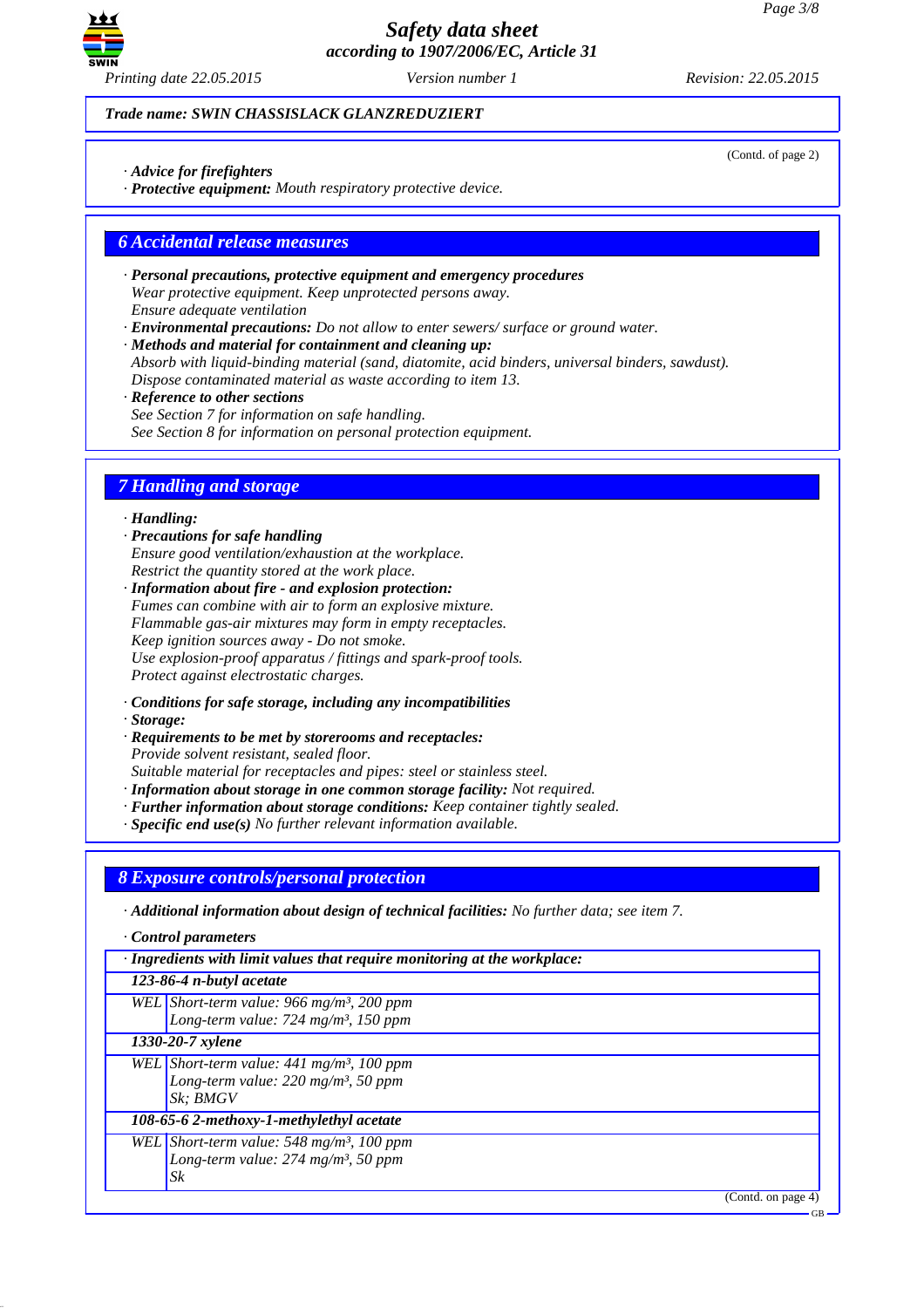

### *Trade name: SWIN CHASSISLACK GLANZREDUZIERT*

|                  | (Contd. of page 3)<br>112-07-2 2-butoxyethyl acetate                                                                                                                                                                                                                                                                                                                  |
|------------------|-----------------------------------------------------------------------------------------------------------------------------------------------------------------------------------------------------------------------------------------------------------------------------------------------------------------------------------------------------------------------|
|                  | WEL Short-term value: 332 mg/m <sup>3</sup> , 50 ppm                                                                                                                                                                                                                                                                                                                  |
|                  | Long-term value: $133$ mg/m <sup>3</sup> , 20 ppm                                                                                                                                                                                                                                                                                                                     |
| Sk               |                                                                                                                                                                                                                                                                                                                                                                       |
|                  | · Ingredients with biological limit values:                                                                                                                                                                                                                                                                                                                           |
|                  | 1330-20-7 xylene                                                                                                                                                                                                                                                                                                                                                      |
|                  | <b>BMGV</b> 650 mmol/mol creatinine                                                                                                                                                                                                                                                                                                                                   |
|                  | Medium: urine                                                                                                                                                                                                                                                                                                                                                         |
|                  | Sampling time: post shift                                                                                                                                                                                                                                                                                                                                             |
|                  | Parameter: methyl hippuric acid                                                                                                                                                                                                                                                                                                                                       |
|                  | · Additional information: The lists valid during the making were used as basis.                                                                                                                                                                                                                                                                                       |
|                  | $\cdot$ Exposure controls                                                                                                                                                                                                                                                                                                                                             |
|                  | · Personal protective equipment:                                                                                                                                                                                                                                                                                                                                      |
|                  | · General protective and hygienic measures:                                                                                                                                                                                                                                                                                                                           |
|                  | Keep away from foodstuffs, beverages and feed.                                                                                                                                                                                                                                                                                                                        |
|                  | Wash hands before breaks and at the end of work.                                                                                                                                                                                                                                                                                                                      |
|                  | Do not inhale gases / fumes / aerosols.                                                                                                                                                                                                                                                                                                                               |
|                  | Avoid contact with the eyes and skin.                                                                                                                                                                                                                                                                                                                                 |
|                  | · Respiratory protection:<br>Use suitable respiratory protective device in case of insufficient ventilation.                                                                                                                                                                                                                                                          |
|                  | In case of brief exposure or low pollution use respiratory filter device. In case of intensive or longer exposure                                                                                                                                                                                                                                                     |
|                  | use self-contained respiratory protective device.                                                                                                                                                                                                                                                                                                                     |
| Filter A2/P2     |                                                                                                                                                                                                                                                                                                                                                                       |
|                  | · Protection of hands:                                                                                                                                                                                                                                                                                                                                                |
|                  | Only use chemical-protective gloves with CE-labelling of category III.                                                                                                                                                                                                                                                                                                |
|                  | Protective gloves                                                                                                                                                                                                                                                                                                                                                     |
|                  | Preventive skin protection by use of skin-protecting agents is recommended.                                                                                                                                                                                                                                                                                           |
|                  | · Material of gloves                                                                                                                                                                                                                                                                                                                                                  |
|                  | The selection of the suitable gloves does not only depend on the material, but also on further marks of quality<br>and varies from manufacturer to manufacturer. As the product is a preparation of several substances, the<br>resistance of the glove material can not be exactly calculated in advance and has therefore to be checked<br>prior to the application. |
|                  | As protection from splashes gloves made of the following materials are suitable:<br>Nitrile rubber (Ansell Sol-Vex®)                                                                                                                                                                                                                                                  |
|                  | Recommended thickness of the material: $\geq 0.4$ mm                                                                                                                                                                                                                                                                                                                  |
|                  | · Penetration time of glove material                                                                                                                                                                                                                                                                                                                                  |
|                  | Value for the permeation: Level $\leq$ 1<br>The exact break through time has to be found out by the manufacturer of the protective gloves and has to be                                                                                                                                                                                                               |
| <i>observed.</i> |                                                                                                                                                                                                                                                                                                                                                                       |
|                  | $\cdot$ For the permanent contact => 480 minutes gloves made of the following materials are suitable:                                                                                                                                                                                                                                                                 |
|                  | HPPE-laminatet film (Ansell Barrier®)                                                                                                                                                                                                                                                                                                                                 |
|                  | $\cdot$ Eye protection:                                                                                                                                                                                                                                                                                                                                               |
|                  |                                                                                                                                                                                                                                                                                                                                                                       |
|                  | Tightly sealed goggles                                                                                                                                                                                                                                                                                                                                                |
|                  | · Body protection:                                                                                                                                                                                                                                                                                                                                                    |
|                  | Protective clothing, anti-static (TYVEK® CLASSIC PLUS)                                                                                                                                                                                                                                                                                                                |
|                  | Safety shoes/boots, antstatic                                                                                                                                                                                                                                                                                                                                         |

(Contd. on page 5)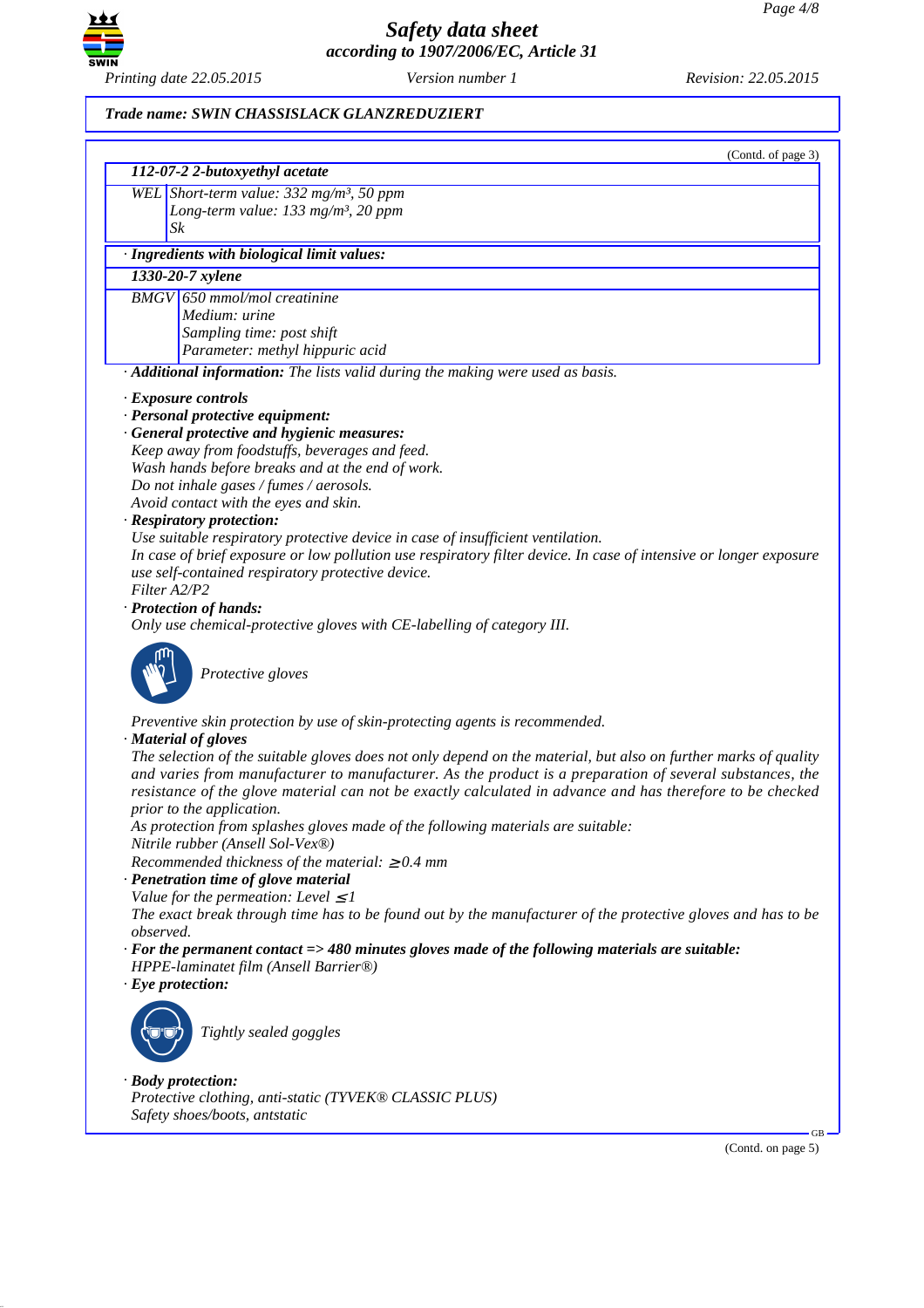

#### *Trade name: SWIN CHASSISLACK GLANZREDUZIERT*

(Contd. of page 4)

| <b>9 Physical and chemical properties</b>                  |                                                                                                |  |
|------------------------------------------------------------|------------------------------------------------------------------------------------------------|--|
| · Information on basic physical and chemical properties    |                                                                                                |  |
| <b>General Information</b>                                 |                                                                                                |  |
| $\cdot$ Appearance:                                        |                                                                                                |  |
| Form:<br>Colour:                                           | Fluid<br>Colourless                                                                            |  |
| $\cdot$ Odour:                                             | Aromatic                                                                                       |  |
| · Odour threshold:                                         | Not determined.                                                                                |  |
| $\cdot$ pH-value:                                          | Not determined.                                                                                |  |
| Change in condition                                        |                                                                                                |  |
| <b>Melting point/Melting range:</b>                        | Undetermined.                                                                                  |  |
| <b>Boiling point/Boiling range:</b>                        | 124 °C                                                                                         |  |
| · Flash point:                                             | $21 - 55 °C$                                                                                   |  |
| · Flammability (solid, gaseous):                           | Not applicable.                                                                                |  |
| · Ignition temperature:                                    | 270 °C                                                                                         |  |
| · Decomposition temperature:                               | Not determined.                                                                                |  |
| $·$ <i>Self-igniting</i> :                                 | Product is not selfigniting.                                                                   |  |
| · Danger of explosion:                                     | Product is not explosive. However, formation of explosive air/vapour<br>mixtures are possible. |  |
| · Explosion limits:                                        |                                                                                                |  |
| Lower:                                                     | 1.2 Vol $\%$                                                                                   |  |
| <b>Upper:</b>                                              | 7.5 Vol %                                                                                      |  |
| $\cdot$ Vapour pressure at 20 $\cdot$ C:                   | 10.7 hPa                                                                                       |  |
| $\cdot$ Density at 20 $\cdot$ C:                           | 1.35 $g/cm^3$                                                                                  |  |
| · Relative density                                         | Not determined.                                                                                |  |
| · Vapour density                                           | Not determined.                                                                                |  |
| $\cdot$ Evaporation rate                                   | Not determined.                                                                                |  |
| · Solubility in / Miscibility with                         |                                                                                                |  |
| water:                                                     | Not miscible or difficult to mix.                                                              |  |
| · Partition coefficient (n-octanol/water): Not determined. |                                                                                                |  |
| $\cdot$ Viscosity:                                         | DIN 53211 (6 mm) - 38 sec                                                                      |  |
| $\cdot$ Dynamic:                                           | Not determined.                                                                                |  |
| $\cdot$ Kinematic:                                         | Not determined.                                                                                |  |
| · Solvent content:<br>$VOC$ (EC)                           | 33.50 %                                                                                        |  |
| Solids content:                                            | 66.5%                                                                                          |  |
| $·$ Other information                                      | No further relevant information available.                                                     |  |

# *10 Stability and reactivity*

*· Reactivity*

*· Chemical stability*

*· Thermal decomposition / conditions to be avoided: No decomposition if used according to specifications.*

*· Possibility of hazardous reactions No dangerous reactions known.*

*· Conditions to avoid No further relevant information available.*

*· Incompatible materials: No further relevant information available.*

(Contd. on page 6)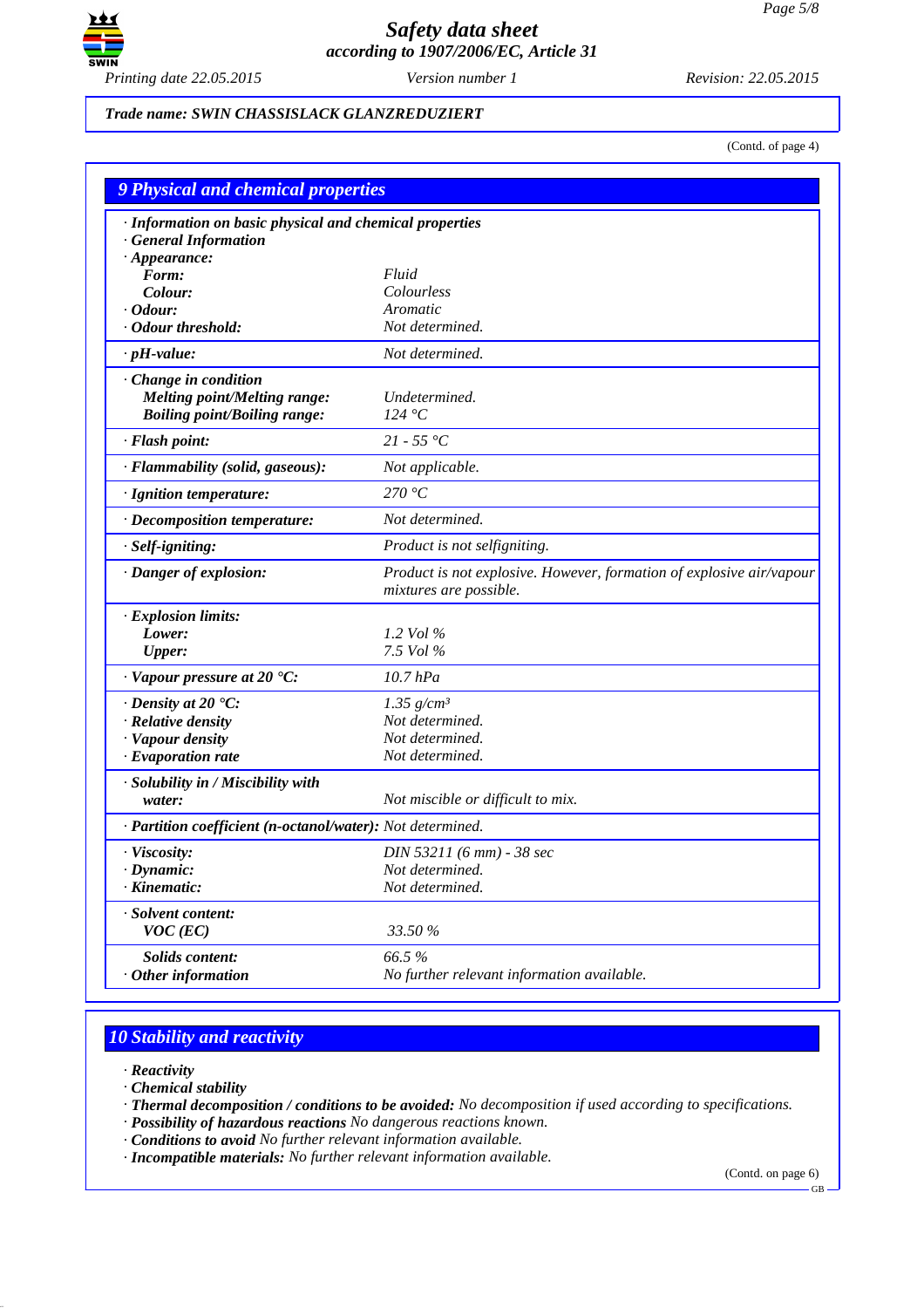

*Trade name: SWIN CHASSISLACK GLANZREDUZIERT*

*· Hazardous decomposition products: No dangerous decomposition products known.*

(Contd. of page 5)

# *11 Toxicological information*

*· Information on toxicological effects*

*· Acute toxicity*

*· LD/LC50 values relevant for classification:*

#### *1330-20-7 xylene*

*Oral LD50 4300 mg/kg (rat)*

*Dermal LD50 2000 mg/kg (rabbit)*

- *· Primary irritant effect:*
- *· Skin corrosion/irritation No irritant effect.*
- *· Respiratory or skin sensitisation No sensitising effects known.*

### *12 Ecological information*

*· Toxicity*

- *· Aquatic toxicity: No further relevant information available.*
- *· Persistence and degradability No further relevant information available.*
- *· Behaviour in environmental systems:*
- *· Bioaccumulative potential No further relevant information available.*
- *· Mobility in soil No further relevant information available.*
- *· Ecotoxical effects:*
- *· Remark: Harmful to fish*
- *· Additional ecological information:*
- *· General notes:*
- *Harmful to aquatic organisms*

*Water hazard class 2 (German Regulation) (Self-assessment): hazardous for water Do not allow product to reach ground water, water course or sewage system.*

- *· Results of PBT and vPvB assessment*
- *· PBT: Not applicable.*
- *· vPvB: Not applicable.*
- *· Other adverse effects No further relevant information available.*

## *13 Disposal considerations*

- *· Waste treatment methods*
- *· Recommendation*

*Must not be disposed together with household garbage. Do not allow product to reach sewage system.*

*· European waste catalogue*

|  | 08 00 00 WASTES FROM THE MANUFACTURE, FORMULATION, SUPPLY AND USE (MFSU) OF |
|--|-----------------------------------------------------------------------------|
|  | COATINGS (PAINTS, VARNISHES AND VITREOUS ENAMELS), ADHESIVES, SEALANTS      |
|  | AND PRINTING INKS                                                           |
|  |                                                                             |

*08 01 00 wastes from MFSU and removal of paint and varnish*

*08 01 11\* waste paint and varnish containing organic solvents or other dangerous substances*

*· Uncleaned packaging:*

(Contd. on page 7)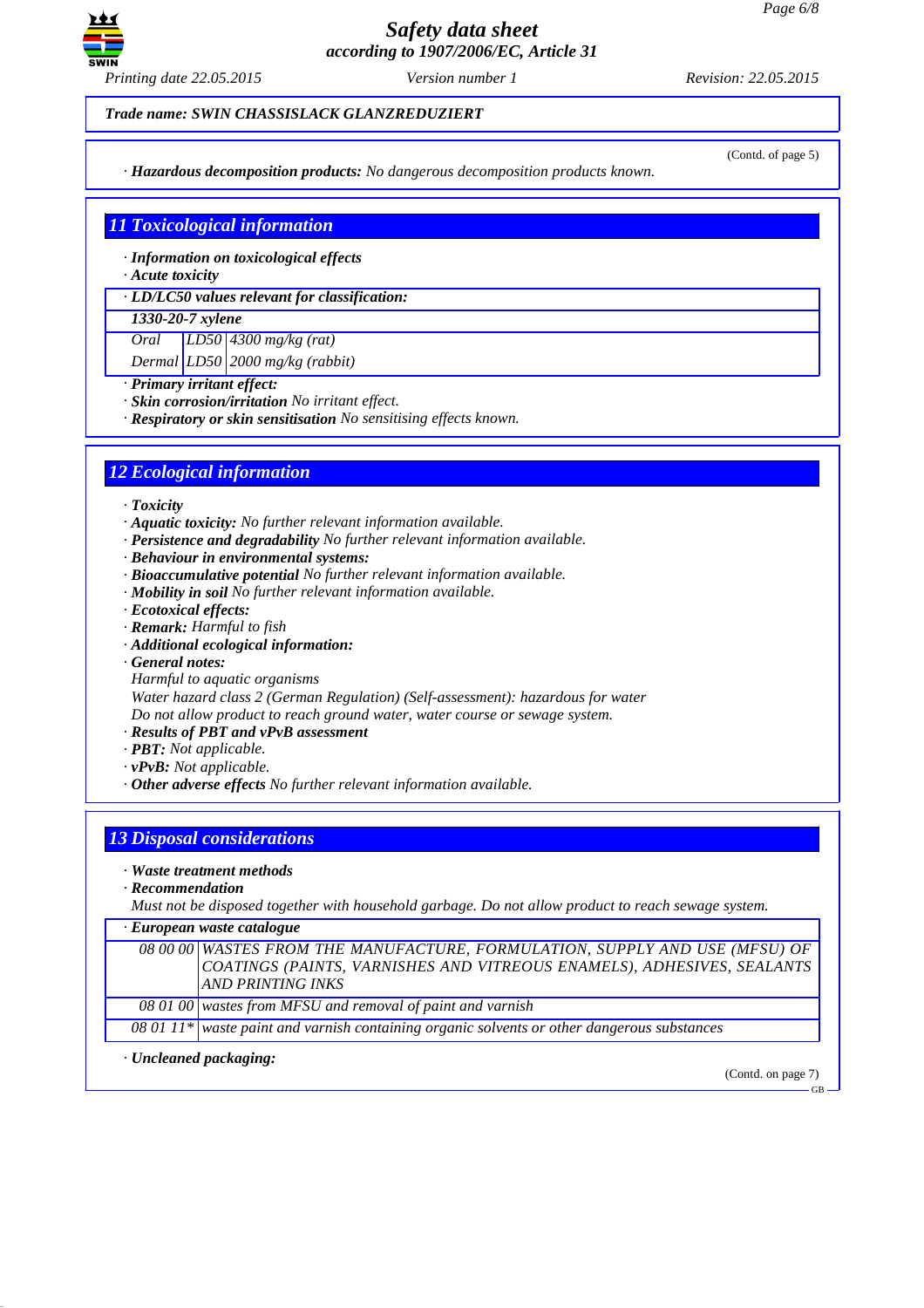

*Trade name: SWIN CHASSISLACK GLANZREDUZIERT*

(Contd. of page 6) *15 00 00: WASTE PACKAGING; ABSORBENTS, WIPING CLOTHS, FILTER MATERIALS AND PROTECTIVE CLOTHING NOT OTHERWISE SPECIFIED*

*15 01 00: packaging (including separately collected municipal packaging waste)*

*15 01 10\*: packaging containing residues of or contaminated by dangerous substances*

| <b>14 Transport information</b>                                                     |                                                                                        |
|-------------------------------------------------------------------------------------|----------------------------------------------------------------------------------------|
| $\cdot$ UN-Number<br>$\cdot$ ADR, ADN, IMDG<br>$\cdot$ IATA                         | not regulated<br><b>UN1263</b>                                                         |
| · UN proper shipping name<br>· ADR, ADN, IMDG<br>$\cdot$ IATA                       | not regulated<br><b>PAINT</b>                                                          |
| · Transport hazard class(es)                                                        |                                                                                        |
| $\cdot$ ADR, ADN, IMDG<br>$\cdot$ Class                                             | not regulated                                                                          |
| $\cdot$ <i>IATA</i>                                                                 |                                                                                        |
|                                                                                     |                                                                                        |
| - Class                                                                             | 3 Flammable liquids.                                                                   |
| · Label                                                                             | $\mathfrak{Z}$                                                                         |
| · Packing group<br>$\cdot$ ADR, IMDG<br>$\cdot$ IATA                                | not regulated<br>III                                                                   |
| · Environmental hazards:<br>· Marine pollutant:                                     | $N_{O}$                                                                                |
| · Special precautions for user                                                      | Not applicable.                                                                        |
| · Transport in bulk according to Annex II of<br><b>MARPOL73/78 and the IBC Code</b> | Not applicable.                                                                        |
| · Transport/Additional information:                                                 |                                                                                        |
| $\cdot$ ADR<br>$\cdot$ Remarks:                                                     | No dangerous goods in containers of 450 litres max. capacity<br>acc. to ADR 2.2.3.1.5  |
| $\cdot$ IMDG<br>$\cdot$ Remarks:                                                    | No dangerous goods in containers of 30 litres max. capacitiy<br>acc. to IMDG 2.2.3.1.5 |
| · UN "Model Regulation":                                                            |                                                                                        |

### *15 Regulatory information*

*· Safety, health and environmental regulations/legislation specific for the substance or mixture No further relevant information available.*

*· Chemical safety assessment: A Chemical Safety Assessment has not been carried out.*

(Contd. on page 8)